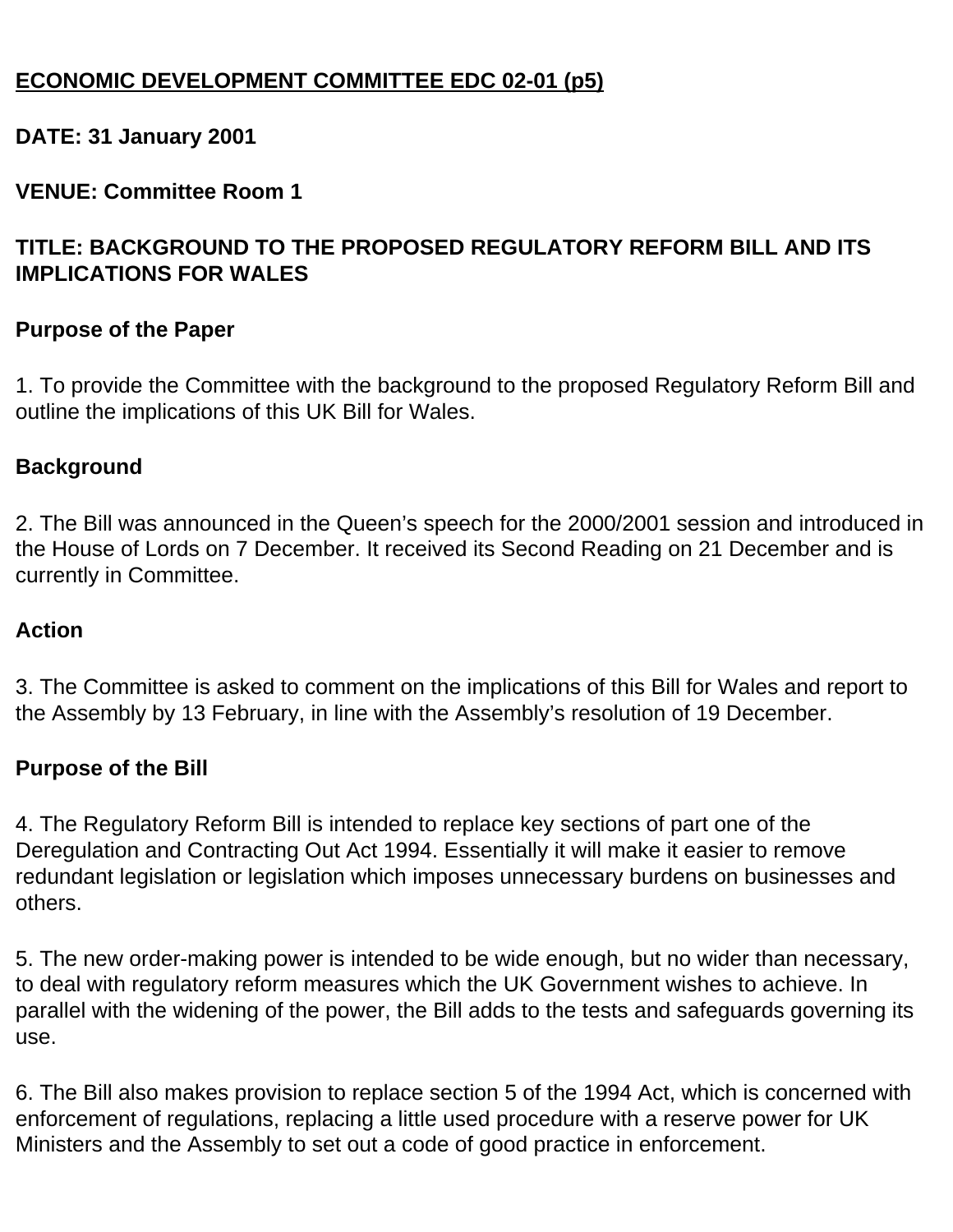7. This is seen as a key part of the Government's Better Regulation agenda and of its efforts to reduce red tape. One of the key principles for Enterprise and Economic Development in *Putting Wales First*, is that the National Assembly seeks "*to minimise the burdens on business*".

# **Regulatory Reform Orders: Scope of Proposed New Powers**

8. The current order-making power is limited in its scope (see Annex 1). It has mostly been used for small items. The Regulatory Reform Bill seeks to extend the power so that it can be used more widely. There are a number of differences between the proposed new order-making power and the power under the 1994 Act. Orders under the new power, which are expected to be called Regulatory Reform Orders, will be capable of:

- Reforming legislation;
- Imposing additional burdens where necessary, provided they are proportionate and they strike a fair balance between public interest and the interests of those affected by a new burden;
- Removing inconsistencies and anomalies in legislation;
- Dealing with burdensome situations caused by a lack of statutory provision to do something;
- Applying to legislation passed after the Bill if it is at least two years old when the order is made and has not been amended in substance during the last two years;
- Relieving burdens from anyone, including Ministers and government departments, and devolved administrations, but not where only they would benefit; and
- Allowing administrative and minor detail to be further amended by subordinate provisions orders.

# **Regulatory Reform Orders: Implications for the Assembly**

9. The Bill gives the Assembly a formal role in regulatory policy. This is in contrast to the current position: the Assembly has no functions at all under the 1994 Act.

10. Though the Assembly will not have executive powers under Clause 1 of the Bill (see Annex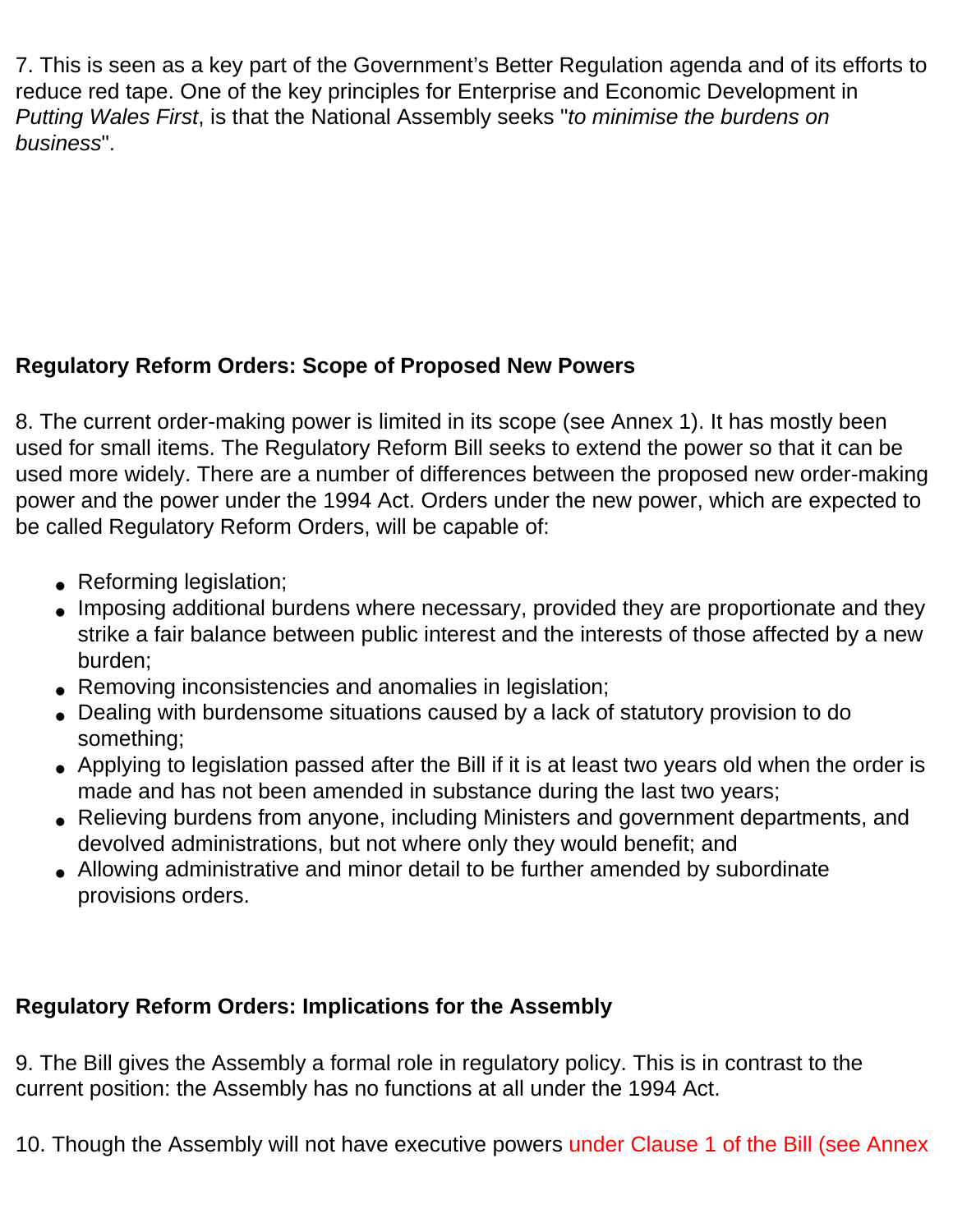4) as drafted, the consultation process will inevitably provide a powerful mechanism for change, and can be used for the benefit of businesses and the people of Wales.

11. While the Assembly cannot in itself make a Regulatory Reform Order (RRO), UK Ministers must seek the Assembly's agreement to any RRO that affects the Assembly's functions, and must consult the Assembly on any RRO affecting Wales. This allows the Assembly to influence regulatory issues that will effect Wales, and the thoughts and concerns of businesses and the Welsh people can be considered and taken on board prior to approving any reforms.

12. The power offered to the Assembly under Clause 4 of the Bill (see Annex 4) to make a Subordinate Provision Order (SPO), allows the Assembly to influence the content of primary regulatory reform orders, and in this way the National Assembly has direct influence on how the people of Wales should be regulated**.**

13. The Assembly's power to make an SPO offers an opportunity to tailor regulatory reform orders at their initiation stage. This again goes back to the consultation process which is a prerequisite of any regulatory reform order, and, for the first time, offers real input into the deregulation process by the National Assembly.

14. This gives the National Assembly the opportunity to work creatively with UK government, and if managed correctly and efficiently can create a climate of real and sustainable National Assembly input.

## **Code of Good Practice for Enforcement**

15. The new Bill will replace the current section 5 of the 1994 Act with a new discretionary power enabling Ministers to establish a new code of good enforcement practice. This will provide a safeguard if problems are encountered with the voluntary approach.

16. This offers the Assembly the opportunity of working with enforcers to effectively implement the enforcement concordat, which is only partially being taken on board (see Annex 3).

17. The enforcement concordat offers the opportunity for local authorities to work with business in creating an atmosphere of co-operation rather than confrontation. This will be welcomed by business, enforcers and government alike and the Assembly will play a pivotal role in accomplishing the desired atmosphere of co-operation.

## **Enforcement Codes: Implications for the Assembly**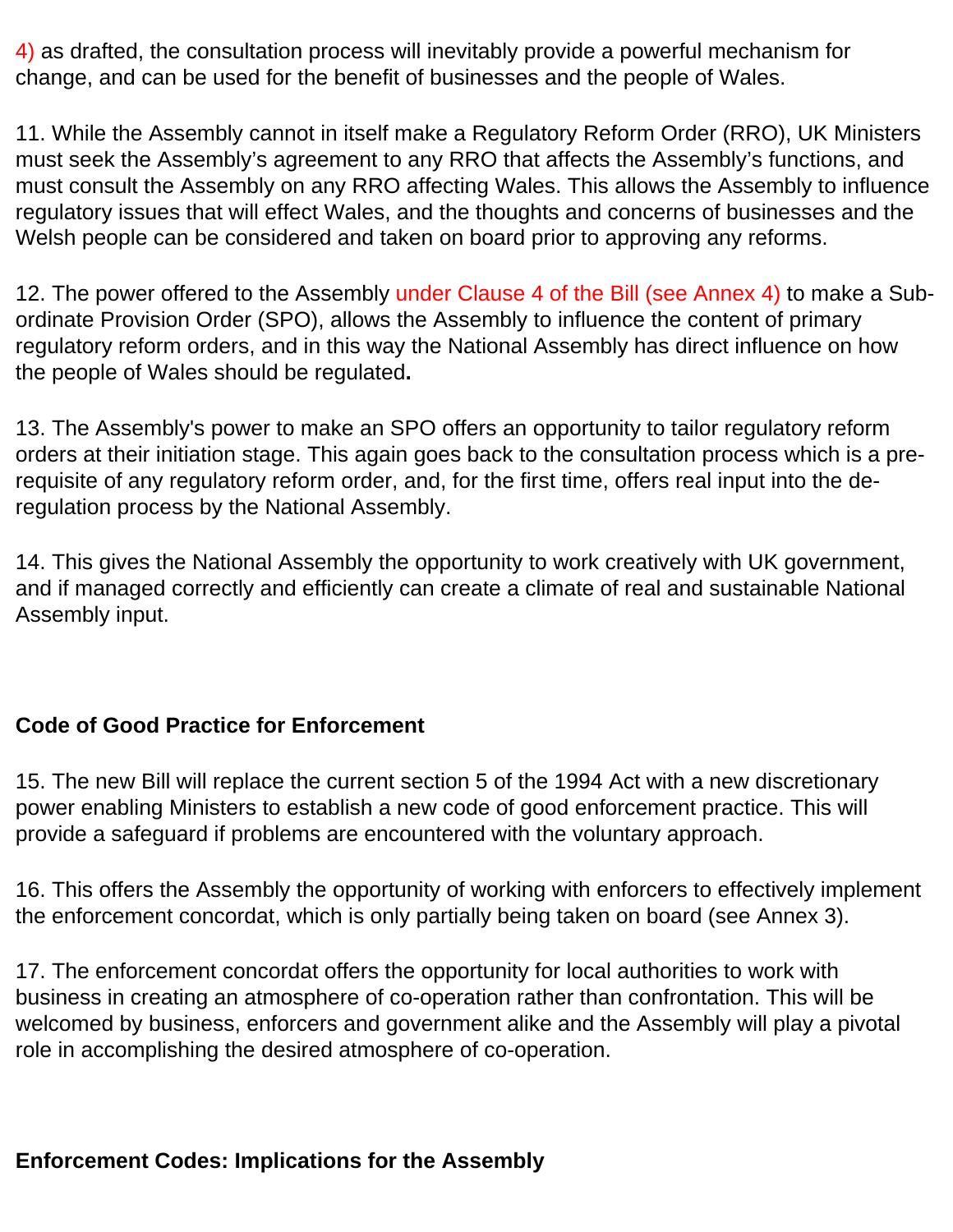18. Where Assembly enforcement functions are involved, such as the control of animal health and welfare in Wales, the new power will be exercisable by the Assembly, or by a UK Minister acting with the agreement of the Assembly.

19. The UK Government would have the power to apply the code in Wales for non-transferred functions, but only after consultation with the Assembly.

## **Possible Uses of the Bill in Wales**

20. Heads of Divisions are being consulted about possible uses of these powers. Suggestions received to date include:

#### *Housing*

Housing and Community Renewal Division are working with DETR on the Grants and Loans for Private Sector Housing Order. This proposal would remove most of the restrictions on local authorities' powers to give assistance for home repair and would allow them the alternative of offering loans. It would give local housing authorities the freedom to act strategically to tackle the problems in their area, and to make effective use of resources to provide help to those who need it most.

Although the Order will affect both England and Wales it will be taken forward by DETR. The Finance Minister has agreed to the policy changes which Order will introduce and to the procedural arrangements put in place with DETR. Officials are in touch with DETR on the formal consultation arrangements with the Assembly.

#### *Environment*

Environment Division would like to put forward for consideration the repeal of the requirement on local authorities to seek the Assembly's approval to byelaws banning dogs from beaches at certain times of the year. (There is a parallel responsibility in England requiring Ministerial approval). The use of the Bill for this kind of change will need to be confirmed with the Cabinet Office.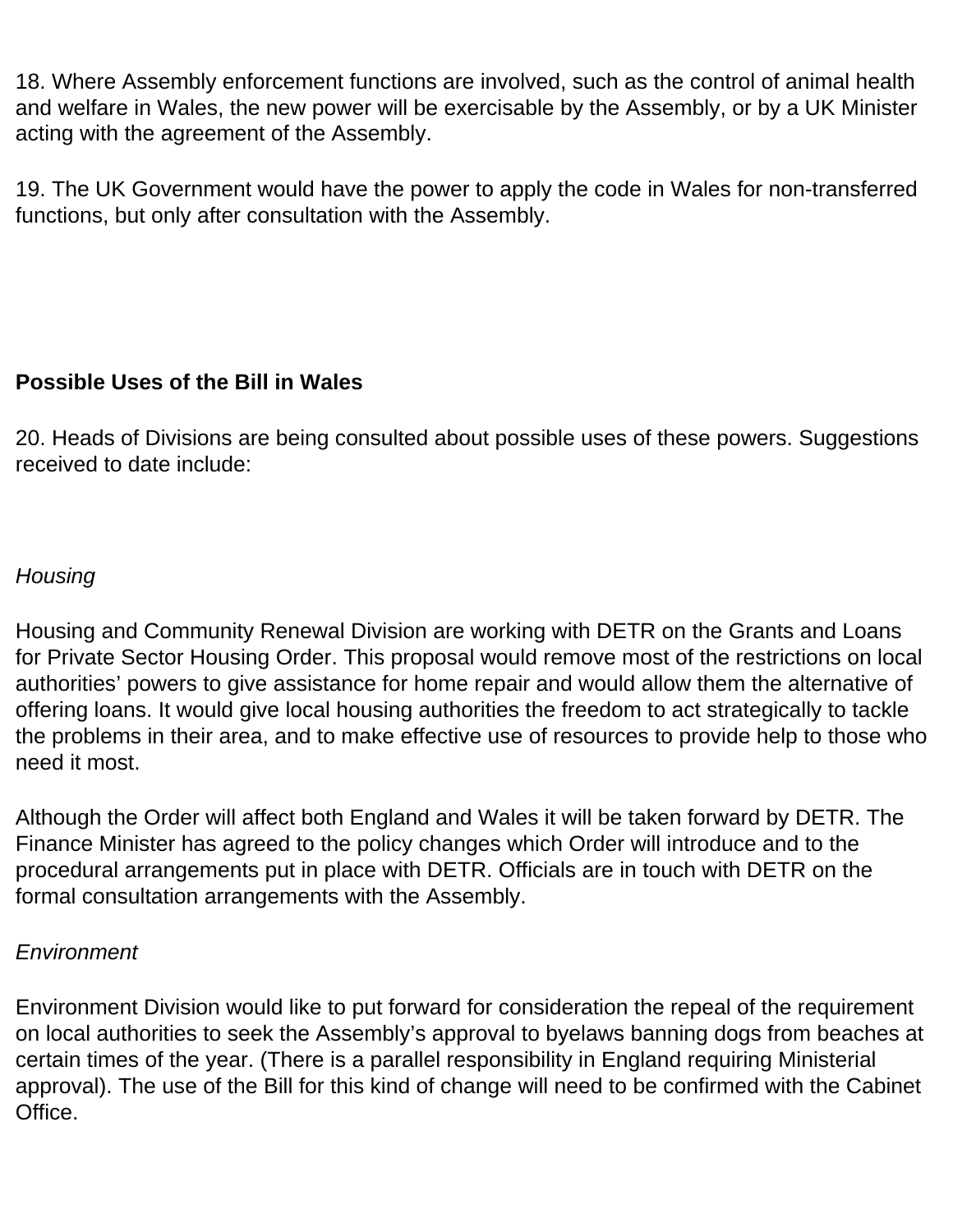## **Annex 1**

# **The Existing Deregulation Order Making Power**

Sections 1-4 of the 1994 Act provide a mechanism to change primary legislation for the purpose of removing or reducing burdens on business and others. The order-making power in section 1 allows a UK Minster to amend or repeal pre-1994 legislation which imposes a burden affecting any person in the carrying on of any trade, business or profession or otherwise, provided doing so would not remove any necessary protection. The Minister may impose a new, less onerous regulatory regime if she, or he, wishes. The order-making power is constrained by the subsequent three sections:

- Section 2 limits the maximum penalties that can be imposed if a deregulation order creates a new criminal offence, and prevents orders from creating new powers to enter, search or seize property by force or compel people to give evidence.
- Section 3 ensures that interested parties have an opportunity to comment on any proposed order, that their comments are considered by the Minister and that Parliament is aware of their views when the proposed order is laid for Parliamentary consideration.
- Section 4 sets out the procedure for Parliamentary consideration of the proposed order. It provides for a period of 60 days for consultation before the draft order can be laid.

The deregulation order-making power under the 1994 Act has been used 46 times to date, to remove burdens from business and individuals which might not otherwise have received Parliamentary time. Orders have included for example, relaxing the restrictions on opening hours of licensed premises over Millennium Eve.

## **Annex 2**

## **The Existing Enforcement Provisions**

Section 5 of the 1994 Act was designed to provide protection for businesses against what was described in debate as "over-zealous or unreasonable application of regulations" (House of Lords Hansard 11 October 1994, col.832).

Officials in central and local government enforce a number of regulatory requirements, for example, the requirements on public houses to limit their opening hours; to provide facilities such as lavatories for customers and staff; to have arrangements in place to ensure safe storage and preparation of food; and not to sell alcohol to children.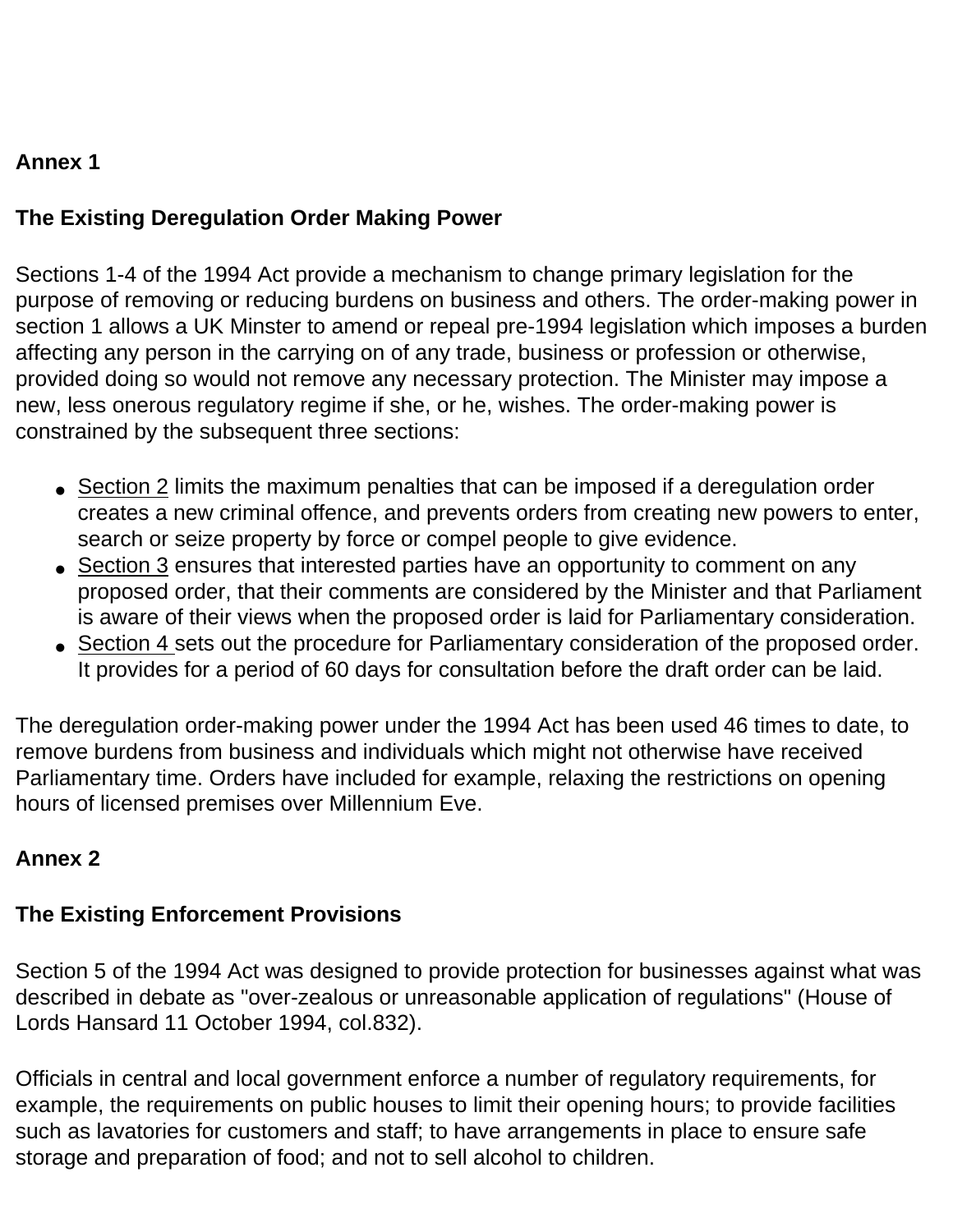Section 5 allows Ministers by order to apply the enforcement procedures set out in Schedule 2 of the 1994 Act to named pieces of legislation. This gives Ministers the power to:

- Require that when an enforcement officer informally tells a business that it should take some remedial action, before the question of formal action arises, the business is entitles on request to a written statement making clear what action is necessary and why;
- Require enforcers, where they take immediate enforcement action, which would impose a significant cost, to provide a statement as soon as practicable explaining the reasons for immediate action;
- Require enforcers to issue business with a notice that they are "minded to" take enforcement action. The business would then be entitled to have its point of view heard and taken into account within a specified period before any formal action was taken;
- Require that, when formal action is taken, the business should be told exactly what rights it has to appeal; and
- Apply relevant provisions to third parties who have a direct economic interest in an enforcement decision.

Section 5 has been applied directly only once, in the Deregulation (Improvement of enforcement Procedures) (Food Safety Act 1990) Order 1996 (SI: 1996/1683).

In December 1996, the then Conservative Government consulted on proposals to apply section 5 in the field of trading standards, care services and environmental health. The consultation exercise showed that local authority enforcers felt the "minded to" provisions were bureaucratic and could be manipulated by illegitimate businesses. Businesses were not entirely convinced either, and sometimes confused the "minded to" notice with formal enforcement action. However, there was a consensus about the value of discussing regulatory issues with business, explaining their rights and making a clear distinction between statutory requirements and good practice.

## **Annex 3**

## **The Enforcement Concordat**

Following the 1997 election, the Government reviewed the results of the consultation exercise. It decided not to pursue the section 5 procedures but to adopt a new approach based on cooperation between enforcers and those subject to enforcement. Representatives of business, the voluntary sector, the enforcement community and consumer groups were closely involved in the development of the Enforcement Concordat.